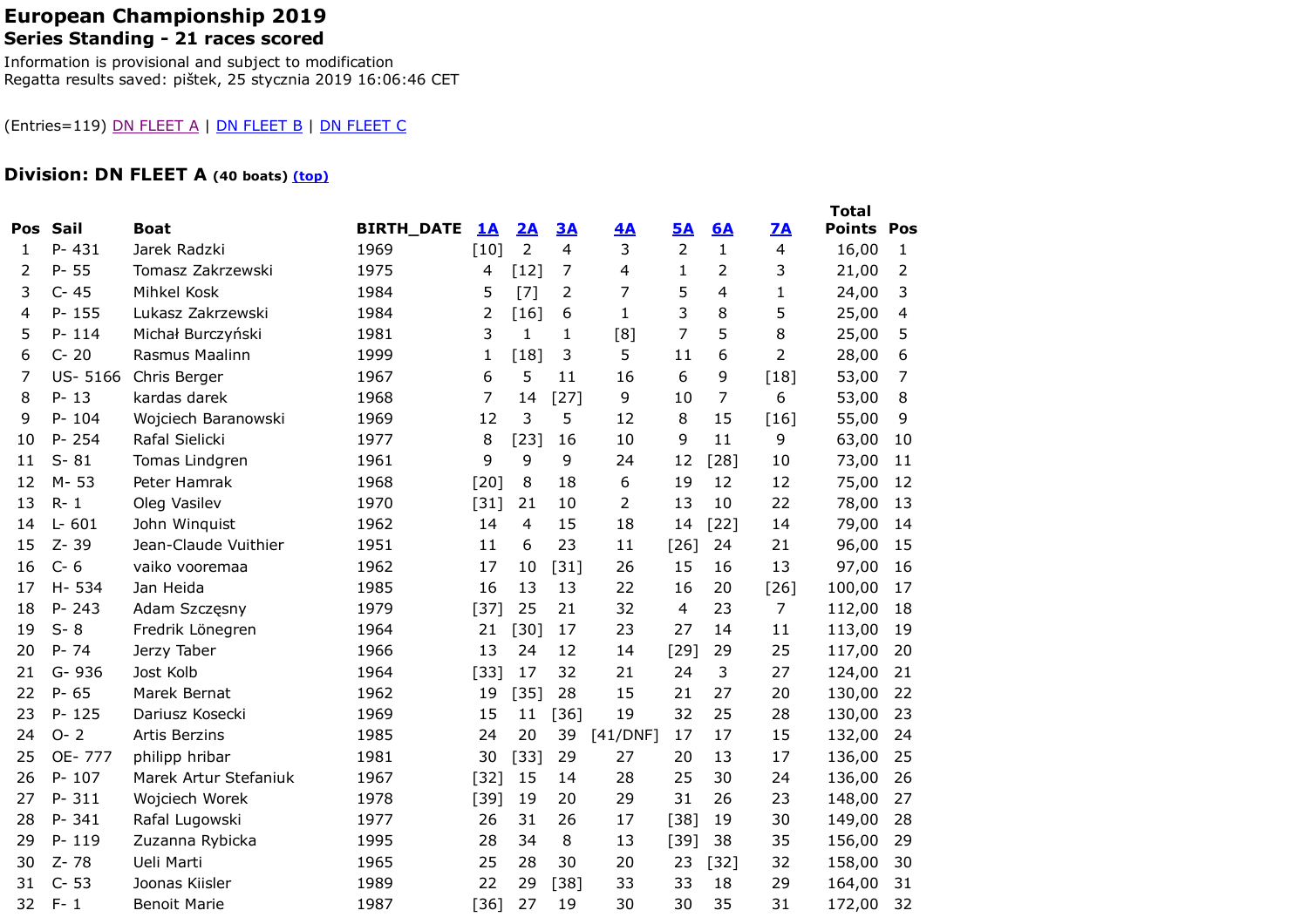|    |          |                             |                   |           |           |        |           |           |           |           | Total             |     |
|----|----------|-----------------------------|-------------------|-----------|-----------|--------|-----------|-----------|-----------|-----------|-------------------|-----|
|    | Pos Sail | Boat                        | <b>BIRTH_DATE</b> | <u>1A</u> | <u>2A</u> | 3A     | <u>4A</u> | <b>5A</b> | <b>6A</b> | <b>7A</b> | <b>Points Pos</b> |     |
|    | 33 R-22  | Yuri Astashev               | 1963              | 18        | 32        | 22     | 34        | 35        | $[37]$    | 36        | 177,00 33         |     |
| 34 | O- 10    | Gatis Graudums              | 1981              | 29        | 26        | -35    | 31        | 28        | -33       | [39]      | 182,00 34         |     |
|    | 35 S-441 | Hans Eriksson               | 1951              | 27        | 22        | $[37]$ | 25        | 37        | 36        | 37        | 184,00 35         |     |
|    | 36 S-881 | Stefan Eriksson             | 1964              | [40]      | 37        | 24     | 38        | 18        | 39        | 34        | 190,00 36         |     |
| 37 | P-80     | Ryszard Mrózek Gliszczynska | 1965              | 23        | 40        | -33    | 37        | 36        | 21        | [41/DNF]  | 190,00 37         |     |
| 38 | G- 737   | Joerg Bohn                  | 1962              | 34        | 38        | $[40]$ | 35        | 34        | -31       | 19        | 191,00 38         |     |
| 39 | S-107    | Stefan Bokfors              | 1952              | 35.       | $[36]$    | 34     | 36        | 22.       | 34        | 33        | 194,00 39         |     |
| 40 | G- 44    | Heiner Forstmann            | 1942              | 38        | 39        | 25     | 39        | [40]      | 40        | 38        | 219,00            | -40 |
|    |          |                             |                   |           |           |        |           |           |           |           |                   |     |

Notes

(1) Scoring System is Intnl DN Iceboat LowPoint

(2) Finishes in [brackets] denote throwouts

## Division: DN FLEET B (42 boats) <u>(top)</u>

| <b>Pos</b> | Sail       | <b>Boat</b>               | <b>BIRTH_DATE</b> | <u>1B</u>      | 2B             | 3B       | 4B     | 5B       | 6B       | 7B     | <b>Total</b><br><b>Points</b> | Pos |
|------------|------------|---------------------------|-------------------|----------------|----------------|----------|--------|----------|----------|--------|-------------------------------|-----|
| 1.         | $P - 200$  | Roman Morgas              | 1968              | $\mathbf{1}$   | 5              | 3        | $[29]$ | 5        | 5        | 3      | 22,00                         | 1   |
| 2          | $G-8$      | <b>Thomas Huber</b>       | 1964              | 18             | $[23]$         | 2        | 3      | 1        | 3        | 2      | 29,00                         | 2   |
| 3          | R-163      | <b>ANTON DIDENKO</b>      | 1995              | $[17]$         | 3              | 6        | 4      | 6        | 1        | 10     | 30,00                         | 3   |
| 4          | $H - 852$  | Dennis de Ruiter          | 1980              | 11             | [24]           | 17       | 8      | 2        | 2        | 1      | 41,00                         | 4   |
| 5          | $L - 65$   | Mikael Pettersson         | 1954              | 9              | [16]           | 11       | 6      | 3        | 6        | 11     | 46,00                         | 5   |
| 6          | $Z - 50$   | <b>DURR PHILIPPE</b>      | 1950              | 3              | 4              | 7        | 14     | $[20]$   | 18       | 5      | 51,00                         | 6   |
| 7          | H-580      | Johan Tolsma              | 1957              | 8              | 2              | 5        | 10     | 15       | 19       | $[31]$ | 59,00                         | 7   |
| 8          | $G - 677$  | Matthias Hotho            | 1968              | 25             | 1              | 1        | 1      | $[31]$   | 20       | 18     | 66,00                         | 8   |
| 9          | $C - 73$   | Eigo Helimets             | 1993              | 13             | 8              | 15       | 2      | [43/DSQ] | 7        | 22     | 67,00                         | 9   |
| 10         | $D - 92$   | Hans Ebler                | 1947              | 14             | $\overline{7}$ | 8        | $[27]$ | 22       | 11       | 19     | 81,00                         | 10  |
| 11         | H-962      | Ben Kloos                 | 1967              | $\overline{2}$ | 9              | $[39]$   | 32     | 18       | 16       | 4      | 81,00                         | 11  |
| 12         | CZ-92      | Martin Vacula             | 1968              | 22             | 13             | [43/DSQ] | 15     | 9        | 8        | 17     | 84,00                         | 12  |
| 13         | $CZ - 112$ | Vladislav Ptasnik         | 1963              | 5              | 17             | 32       | [38]   | 10       | 9        | 15     | 88,00                         | 13  |
| 14         | R-79       | Valentina Kozlova         | 1975              | 12             | 15             | 4        | 18     | 19       | 21       | $[33]$ | 89,00                         | 14  |
| 15         | R-166      | <b>VALERIY DICHENKO</b>   | 1964              | $[33]$         | 25             | 16       | 9      | 14       | 12       | 16     | 92,00                         | 15  |
| 16         | P-345      | Jerzy Sukow               | 1973              | 20             | 29             | 10       | 17     | [43/DNF] | 10       | 8      | 94,00                         | 16  |
| 17         | $R - 5$    | Sergey Pulkov             | 1971              | 26             | 22             | $[30]$   | 24     | 13       | 14       | 7      | 106,00                        | 17  |
| 18         | P-146      | Andrzej Jojko             | 1978              | 10             | $[32]$         | 23       | 30     | 16       | 22       | 6      | 107,00                        | 18  |
| 19         | $P - 15$   | ANDRZEJ WOJTKIEWICZ       | 1976              | $[30]$         | 27             | 9        | 28     | 21       | 4        | 24     | 113,00                        | 19  |
| 20         | 37<br>Ŀ.   | <b>Timoleon Caravitis</b> | 1958              | 34             | 36             | 19       | 12     | 7        | [43/DSQ] | 9      | 117,00                        | 20  |
| 21         | $Z - 42$   | Rudolf Fredy              | 1950              | [43/DSQ]       | 14             | 24       | 21     | 17       | 30       | 12     | 118,00                        | 21  |
| 22         | $G - 102$  | Michael Hotho             | 1960              | 28             | 21             | 22       | 13     | $[29]$   | 15       | 20     | 119,00                        | 22  |
| 23         | $T - 11$   | Sarunas Sodeika           | 1967              | 15             | 6              | $[35]$   | 19     | 27       | 31       | 28     | 126,00                        | 23  |
| 24         | $K - 13$   | david howlett             | 1951              | 23             | 19             | [29]     | 11     | 24       | 23       | 27     | 127,00                        | 24  |
| 25         | Z-119      | Maxime BACHELIN           | 1998              | 6              | 26             | 21       | 16     | 35       | $[37]$   | 23     | 127,00                        | 25  |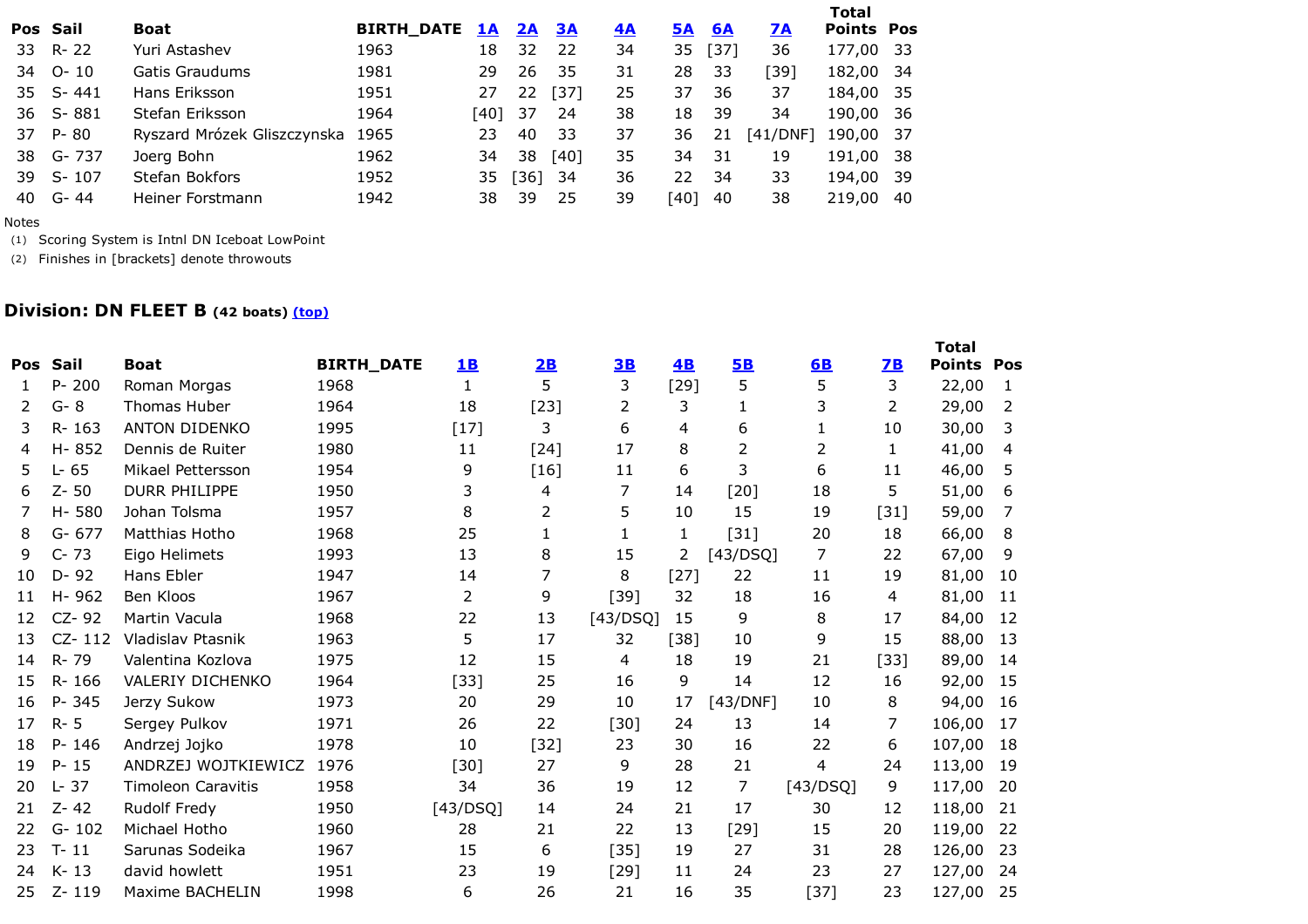|            |             |                      |                   |           |          |      |        |          |          |        | <b>Total</b> |     |
|------------|-------------|----------------------|-------------------|-----------|----------|------|--------|----------|----------|--------|--------------|-----|
| <b>Pos</b> | Sail        | <b>Boat</b>          | <b>BIRTH_DATE</b> | <b>1B</b> | 2B       | 3B   | 4B     | 5B       | 6B       | 2B     | Points       | Pos |
| 26         | H-845       | peter greveling      | 1968              | 24        | 12       | 34   | [36]   | 8        | 34       | 21     | 133,00       | -26 |
| 27         | $C - 62$    | Melvin Aasav         | 2000              | [43/DSQ]  | 41       | 40   | 7      | 11       | 24       | 13     | 136,00       | 27  |
| 28         | L- 140      | Risto Pesola         | 1997              | [43/DSQ]  | 35       | 12   | 42     | 12       | 13       | 26     | 140,00       | -28 |
| 29         | CZ-123      | Václav Hendrych      | 1971              | 27        | 18       | 14   | 31     | 26       | 25       | $[35]$ | 141,00       | 29  |
| 30         | $O - 7$     | Toms Fiers-Blumbergs | 2000              | 36        | 40       | [41] | 5      | 30       | 17       | 14     | 142,00       | 30  |
| 31         | $D - 126$   | Lars Moler           | 1954              | 21        | [43/DSQ] | 13   | 20     | 28       | 36       | 37     | 155,00       | 31  |
| 32.        | $D - 156$   | Poul Jogensen        | 1956              | 31        | 10       | 26   | $[37]$ | 33       | 27       | 30     | 157,00       | 32  |
| 33         | $P - 242$   | Mariusz Prot         | 1984              | 7         | 28       | 37   | 25     | 32       | [38]     | 29     | 158,00       | 33  |
| 34         | $P - 96$    | Piotr Szafranek      | 1964              | 16        | 33       | 20   | 23     | [39]     | 32       | 36     | 160,00       | 34  |
| 35         | -51<br>$G-$ | Bernd Jahn           | 1967              | [43/DSQ]  | 34       | 25   | 26     | 23       | 26       | 32     | 166,00       | 35  |
| 36         | G-749       | Wulf Kroglowski      | 1955              | 32        | 38       | 38   | [40]   | 4        | 29       | 25     | 166,00       | 36  |
| 37         | G-99        | Manfred Schreiber    | 1947              | 37        | 30       | 27   | 22     | 25       | 28       | $[39]$ | 169,00       | 37  |
| 38         | $Z - 124$   | Vananty Bernard      | 1955              | 4         | 31       | 33   | 33     | 37       | 33       | [40]   | 171,00       | 38  |
| 39         | OE-250      | Roland Huber         | 1956              | 19        | 20       | 31   | 35     | [38]     | 35       | 34     | 174,00       | -39 |
| 40         | G-136       | Dirk Meyer           | 1960              | 29        | 11       | 18   | 34     | [43/DNF] | 43/DNF   | 43/DNF | 178,00       | 40  |
| 41         | $P - 20$    | Paweł Kalota         | 1992              | [43/DSQ]  | 37       | 28   | 39     | 34       | 39       | 38     | 215,00       | 41  |
| 42         | $G-$<br>910 | Andreas Pless        | 1963              | 35        | 39       | 36   | 41     | 36       | [43/DNF] | 43/DNF | 230,00       | 42  |
|            |             |                      |                   |           |          |      |        |          |          |        |              |     |

Notes

(1) Scoring System is Intnl DN Iceboat LowPoint

(2) Finishes in [brackets] denote throwouts

## **Division: DN FLEET C** (37 boats) <u>(top)</u>

| Pos | Sail      | <b>Boat</b>            | <b>BIRTH_DATE</b> | <u>1C</u> | <u>2C</u> | 3 <sub>C</sub> | 4C       | <b>5C</b>      | <u>6C</u>      | <u>7C</u> | <b>Total</b><br><b>Points Pos</b> |      |
|-----|-----------|------------------------|-------------------|-----------|-----------|----------------|----------|----------------|----------------|-----------|-----------------------------------|------|
|     | L-135     | Eero Eppu Karki        | 1966              | 9         |           | 3              | $[18]$   | 3              | 4              | 4         | 24,00                             |      |
|     | $S - 1$   | David Croner           | 1979              | $[19]$    | 4         | 5.             | 2        |                | 9              | 9         | 30,00                             |      |
|     | H-404     | Martin van Wettum      | 1962              | [38/DNF]  | 3         | 11             | 3        | 4              | 3              | 6         | 30,00                             | 3    |
| 4   | R-105     | ROMAN KOPYLOV          | 1966              | 3         | 8         | 8              |          | 5.             | $[13]$         | 12        | 37,00                             | 4    |
| 5.  | CZ-97     | Libor Vacula           | 1974              | $[22]$    | 11        | 15             |          | 8              |                |           | 43,00                             | 5    |
| 6.  | OE-119    | Walter Kölbl           | 1962              | $[21]$    | 5         |                | 10       | 15             | 6              | 8         | 51,00                             | 6    |
|     | P-378     | Marcin Tejszerski      | 1969              |           | 2         | 19             | 13       | $[21]$         | 14             |           | 57,00                             |      |
| 8   | Z-47      | Comtesse Jean-pierre   | 1943              | 5         | 9         | $[12]$         | 12       | 12             | 10             | 10        | 58,00                             | 8    |
| 9   | R-999     | Nikolay Serdukov       | 1977              | 13        | 6         | 6              | 14       | 7              | $[18]$         | 14        | 60,00                             | -9   |
| 10  | R-190     | Anatoly Laryushenkov   | 1957              | 11        | 15        | $[22]$         | 4        | 10             | 8              | 13        | 61,00                             | 10   |
| 11  | $G - 631$ | Ernst-August Schorling | 1956              | 25        | $[31]$    | 17             | 5        | $\overline{2}$ | 12             | 2         | 63,00                             | - 11 |
| 12  | $P - 442$ | Krzysztof Prot         | 1980              | 8         | 10        | 25             | [38/DNS] | 6              | 5              | 11        | 65,00                             | -12  |
| 13  | $Z - 61$  | Marc-Martin Philippe   | 1956              |           | [38/DNF]  | 2              | 11       | 9              | 21             | 18        | 68,00                             | -13  |
| 14  | $P - 24$  | Jerzy Najdrowski       | 1958              | 6         | [25]      | 14             | 8        | 11             | 11             | 19        | 69,00                             | 14   |
| 15  | $Z - 25$  | Pierre BACHELIN        | 1950              | [38/DSQ]  | 13        | 13             | 21       | 17             | $\overline{7}$ | 3         | 74,00                             | -15  |
| 16  | Z-129     | Olivier de Cocatrix    | 1980              | 10        | 19        | 9              | [22]     | 13             | 17             | 15        | 83,00                             | 16   |
|     |           |                        |                   |           |           |                |          |                |                |           |                                   |      |